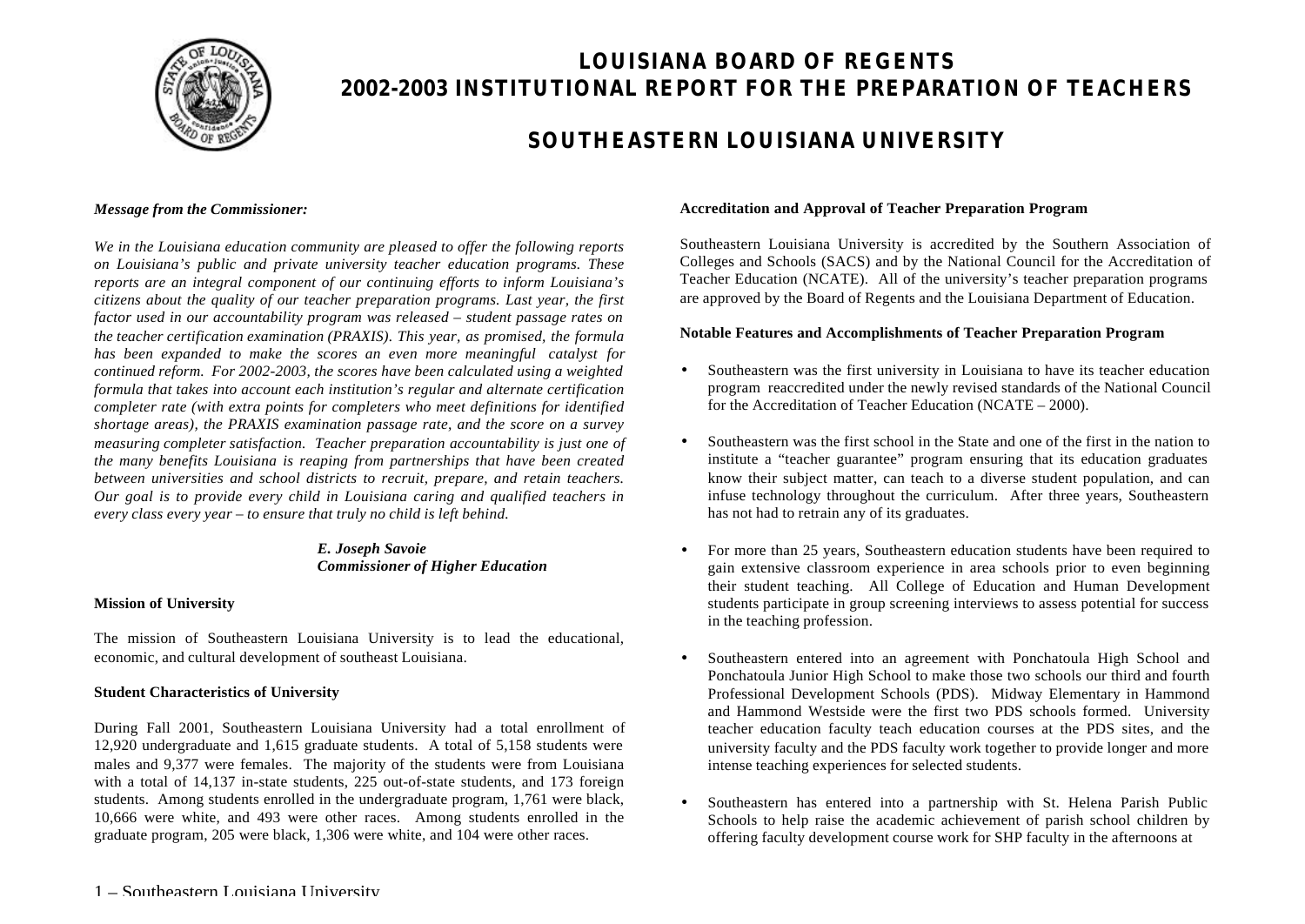#### **Notable Features and Accomplishments of Teacher Preparation Program (Cont'd)**

the school board office in Greensburg. Southeastern is also developing a plan to utilize the St. Helena Parish Schools as off campus sites for methods classes in 2003-2004.

- Louisiana State University and Southeastern received a Board of Regents CITAL project grant of \$150,000 to redesign both institutions' elementary 4-8 certification programs to prepare highly qualified mathematics and science teachers. They are partnering with Livingston, East Baton Rouge, and Tangipahoa Parish Public School Systems.
- Southeastern sponsors the Teachers Scholars Program, which provides intensive mentoring and an accelerated master's degree for new, first-year teachers. The results: after six years, 97% of those teachers are still in the classroom.
- Southeastern replaced its non-degree alternative certification program with a master's degree: (Masters of Arts in Teaching – MAT). The MAT program currently has more than 400 students enrolled. Supported by a \$1.8 million Congressional appropriation, the MAT is also being offered throughout the nation via the Internet. The Internet MAT degree was one of the first complete teacher education degrees to be offered on-line. Currently, students from eight states are enrolled in Southeastern's Internet MAT degree program.
- Southeastern received a \$1.23 million federal grant to recruit and certify teachers in English as a Second Language to meet the needs of schools in the following parishes: Tangipahoa, Livingston, East Baton Rouge, and Lafayette.
- For the third straight year, the Southeastern Laboratory School has been noted as a "School of Academic Distinction" among all elementary schools in the state.

### **Teacher Preparation Program Data**

The following data have been provided about the teacher preparation program.

1. Total number of students formally admitted to the regular teacher 1,056 preparation program and enrolled in one or more courses during academic year 2001-2002 including all areas of teaching specialization.

**Teacher Preparation Programs (Cont'd):**

| 2. |                | Total number of students enrolled in the regular teacher preparation<br>program and alternate certification program including all areas<br>of teaching specialization who participated in programs of supervised<br>student teaching or supervised internships during Summer 2001,<br>Fall 2001, and/or Spring 2002. | 277    |
|----|----------------|----------------------------------------------------------------------------------------------------------------------------------------------------------------------------------------------------------------------------------------------------------------------------------------------------------------------|--------|
| 3. |                | Supervising faculty for supervised student teaching and internship<br>experiences.                                                                                                                                                                                                                                   |        |
|    | a.             | Number of appointed full time faculty in professional education<br>who supervised student teaching/internship experiences during<br>Summer 2001, Fall 2001 and Spring 2002.                                                                                                                                          | 36     |
|    | b.             | Number of appointed part-time faculty in professional<br>education who supervised student teaching/internship experiences<br>during Summer 2001, Fall 2001, and Spring 2002.                                                                                                                                         | 6      |
|    | $\mathbf{c}$ . | Number of appointed part-time faculty in professional education,<br>not otherwise employed by the institution, who supervised<br>student teaching/internship experiences during Summer 2001,<br>Fall 2001, and Spring 2002.                                                                                          | 20     |
|    | d.             | Total number of supervising faculty for the teacher preparation<br>program during 2001-2002.                                                                                                                                                                                                                         | 62     |
| 4. |                | Student/faculty ratio for student teaching and internship experiences.                                                                                                                                                                                                                                               | 4.47:1 |
| 5. |                | Student participation in student teaching.                                                                                                                                                                                                                                                                           |        |
|    | a.             | Average number of hours per week required of student<br>participation in supervised student teaching during academic<br>year 2001-2002.                                                                                                                                                                              | 30     |
|    | b.             | Total number of weeks per semester of supervised student<br>teaching required for student teaching during academic<br>year 2001-2002.                                                                                                                                                                                | 15     |
|    | c.             | Total number of hours required during academic year 2001-2002<br>for student teaching.                                                                                                                                                                                                                               | 450    |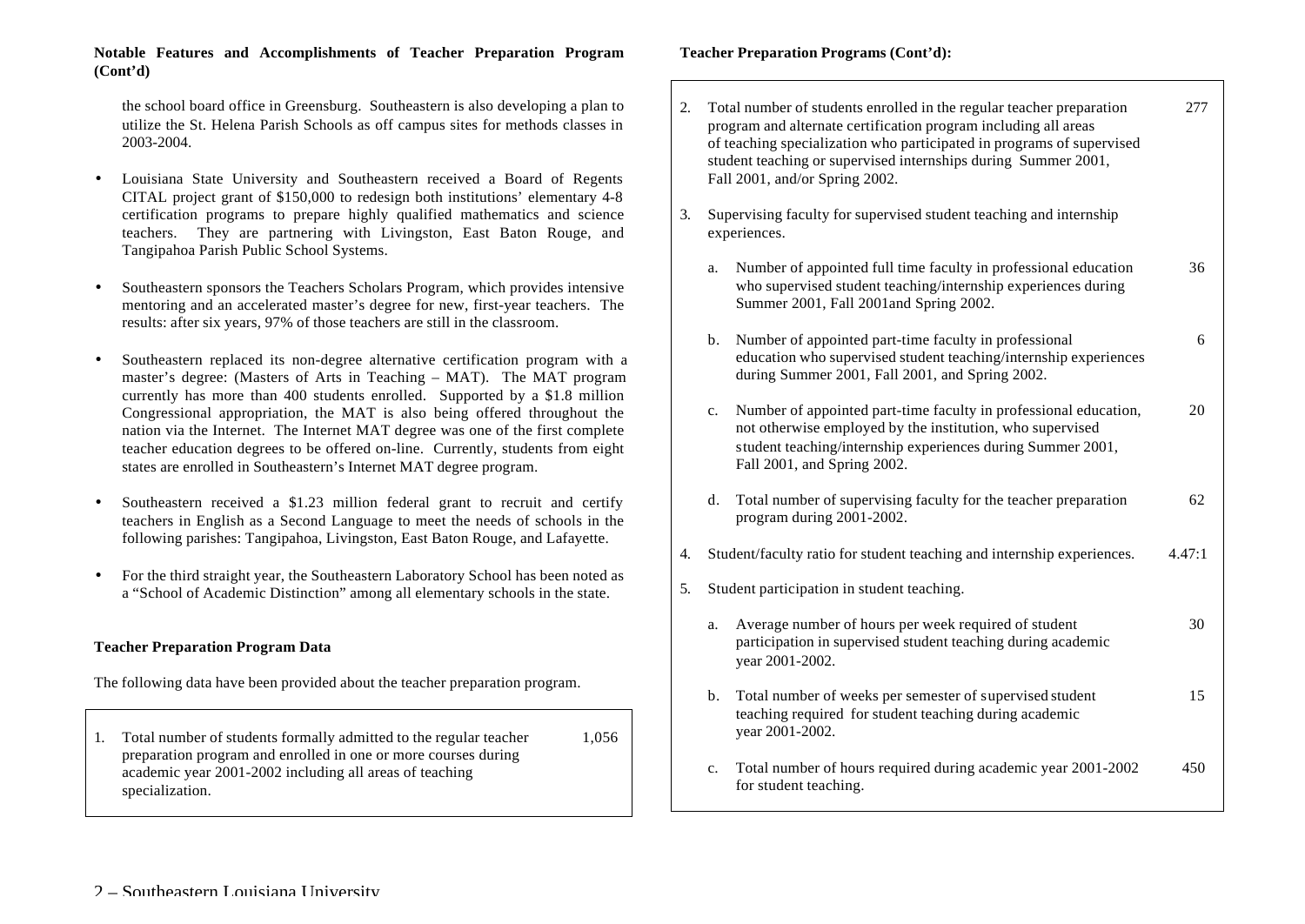# **LOUISIANA BOARD OF REGENTS 2002-2003 TEACHER PREPARATION ACCOUNTABILITY SYSTEM**

# **SOUTHEASTERN LOUISIANA UNIVERSITY**

In compliance with the Higher Education Act of 1998, Louisiana created a Teacher Preparation Accountability System to assess the performance of teacher preparation programs within the state. During the first phase (2001-2002) of the accountability system, the performance of regular and alternate certification students on the state teachers' examination (PRAXIS) was assessed. During the second phase (2002-2003), the quantity of program completers at each institution and the performance of each institution (e.g., performance of regular and alternate certification students on the state teachers' examination (PRAXIS) and ratings by teachers of their satisfaction of their teacher preparation programs) are being assessed. In the future, additional factors will be assessed to examine such areas as: ratings of programs by first year teachers' mentors; retention of teachers after three years of teaching; and university-district partnerships. The purpose of this accountability system is to clearly demonstrate to the public that all universities and colleges in the state are working diligently to produce quality teachers who work effectively with PK-12 students.

### **I. INSTITUTIONAL PERFORMANCE INDEX**

**A. Grade Performance of 2001-2002 Regular and Alternate Certification Program Completers on Certification Index (Percentage of students who passed the PRAXIS Examination)**

| Grade:                      | A   |
|-----------------------------|-----|
| <b>PRAXIS Passage Rate:</b> | 94% |
| <b>Scaled Score:</b>        | 111 |

This is a difference of +**2%** when compared to the **92%** passage rate of 2000-2001 regular and alternate certification program completers on the PRAXIS examinations.

The following scale was used to determine passage rate grades:  $A_+$  = 98-100% Passage Rate;  $A = 92-97\%$  Passage Rate;  $B = 86-91\%$  Passage Rate;  $C = 80-85\%$  Passage Rate; Below  $C =$  Below 80% Passage Rate. See Appendix A for a breakdown of scores.

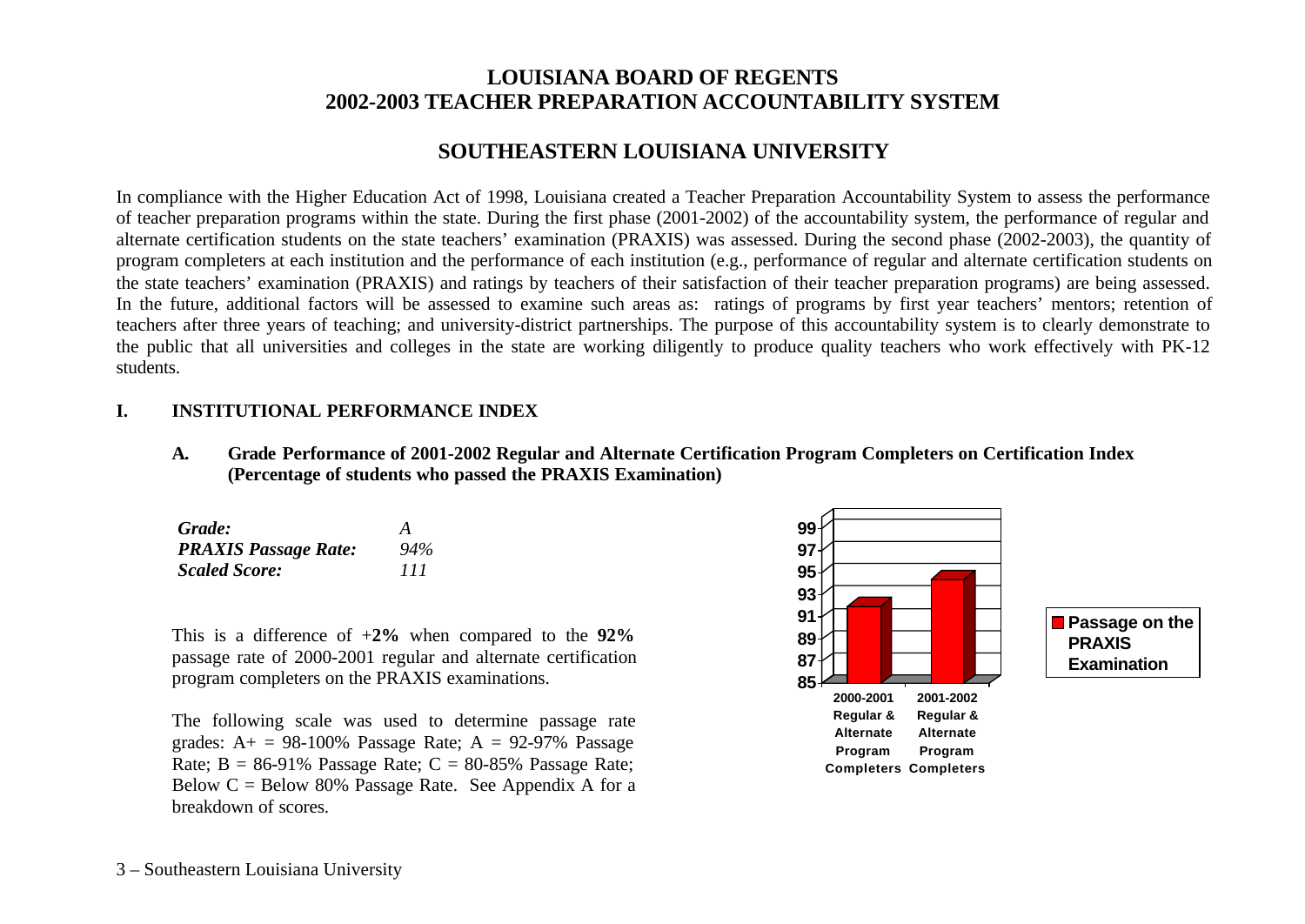## **I. INSTITUTIONAL PERFORMANCE INDEX (continued)**

**B. Grade for Ratings of 2001-2002 Program Completers on Graduate Satisfaction Survey**

| Grade:                        | А     |
|-------------------------------|-------|
| <b>Mean Score of Survey</b>   |       |
| <b>Respondents:</b>           | 121.7 |
| <b>Total number of Survey</b> |       |
| <b>Respondents:</b>           | 116   |
| <b>Scaled Score:</b>          | 112   |

The following scale was used to determine grades for mean responses on surveys:  $A<sup>+</sup> = Mean 128 \& above$ ;  $A = Mean$  $117.0 - 127.9$ ; B = 107.0 – 116.9; C = Mean 93.0 – 106.9; Below  $C =$  Mean Below 93.0. See Appendix B for a breakdown of scores. Scaled scores are not assigned for institutions with fewer than 10 survey respondents.



### **II. QUANTITY INDEX**

### **Grade for Quantity Score**

| Grade:                           | A     |
|----------------------------------|-------|
| <b>Quantity Score:</b>           | 293.5 |
| <b>Baseline Score:</b>           | 279   |
| <b>Percentage of Difference:</b> | 5.2%  |
| <b>Scaled Score:</b>             | 100   |

The following scale was used to determine quantity grades based upon percentage of difference between the 2001-2002 Quantity Score and Baseline Score:  $A_+ = +15\%$  and above difference;  $A = +5\%$  to  $+14\%$  difference;  $B = -3\%$  to  $+4\%$ difference;  $C = -4$  to  $-15\%$  difference; and Below  $C = -16\%$ and greater difference. See Appendix C for a breakdown of scores.

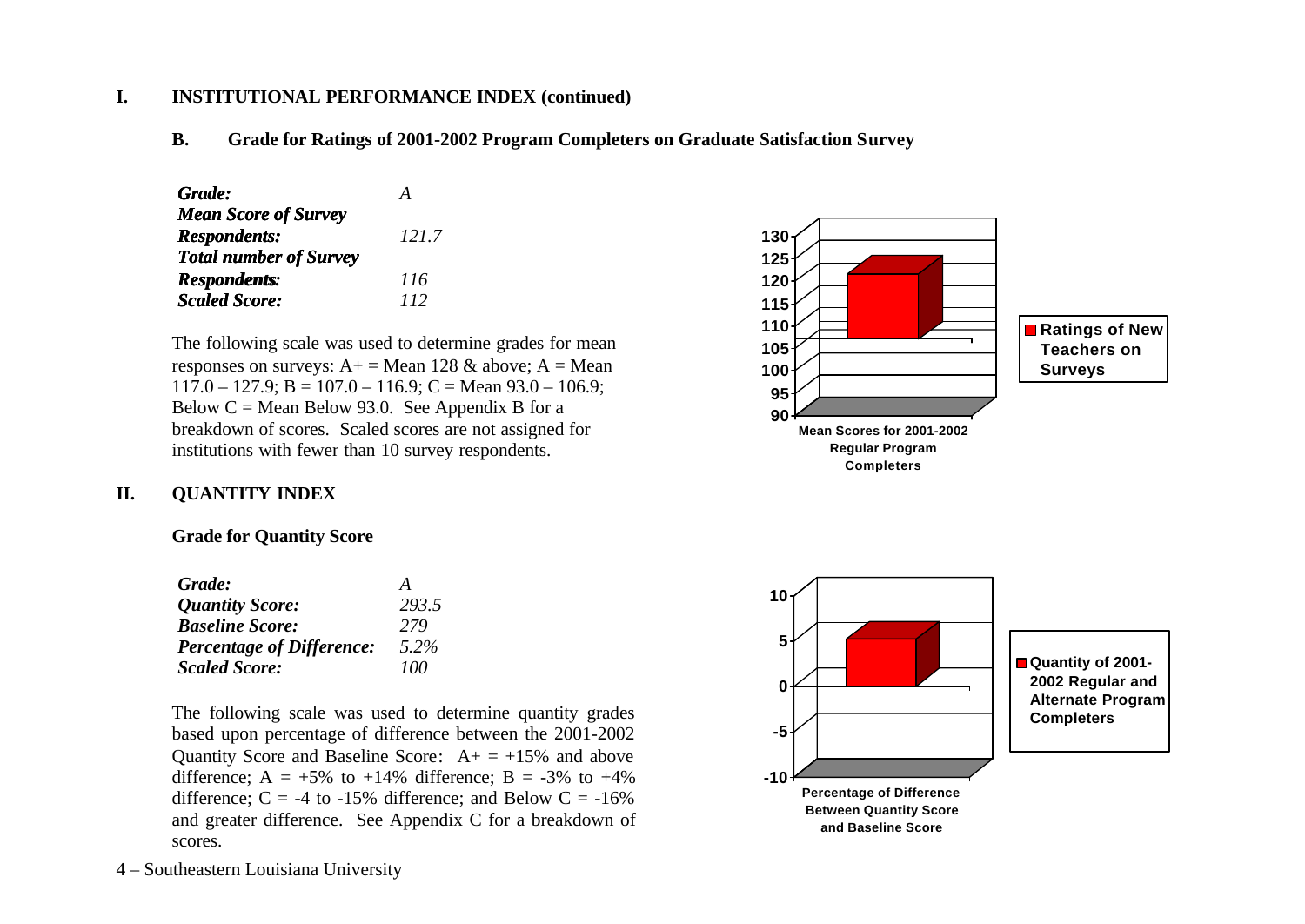### **III. TEACHER PREPARATION PERFORMANCE SCORE AND LABEL**

| A. | <b>Teacher Preparation Performance Score</b> |  | Institutional Performance Index $+$ Quantity Index $/2$                                                               |  |  |
|----|----------------------------------------------|--|-----------------------------------------------------------------------------------------------------------------------|--|--|
|    |                                              |  | {([Certification Scaled Score * .875] + [Graduate Satisfactory Scaled<br>Score $*$ .125]) + Quantity Scale Score $/2$ |  |  |
|    |                                              |  | $\{([111 * .875] + [112 * .125]) + 100\}/2$                                                                           |  |  |
|    |                                              |  | $([97.125 + 15.2125] + 100)/2$                                                                                        |  |  |
|    |                                              |  | $(111.13 + 100)/2$                                                                                                    |  |  |
|    |                                              |  | 211.13/2                                                                                                              |  |  |
|    |                                              |  |                                                                                                                       |  |  |

*105.56*

- *Note: The Graduate Satisfaction Survey has been given a weight of .125 instead of .25 due to the fact that only the regular program completers were surveyed. During the 2003-2004 accountability cycle, it will have a weight of .25 once it is administered to both regular and alternate program completers.*
- *Note: The Institutional Performance Index is computed using only PRAXIS passage rate data for institutions with fewer than 10 survey respondents.*
- *Note: Formula A was used to calculate the Teacher Preparation Performance Score.*
- **B. Teacher Preparation Performance Label =** *High Performing Teacher Preparation Program*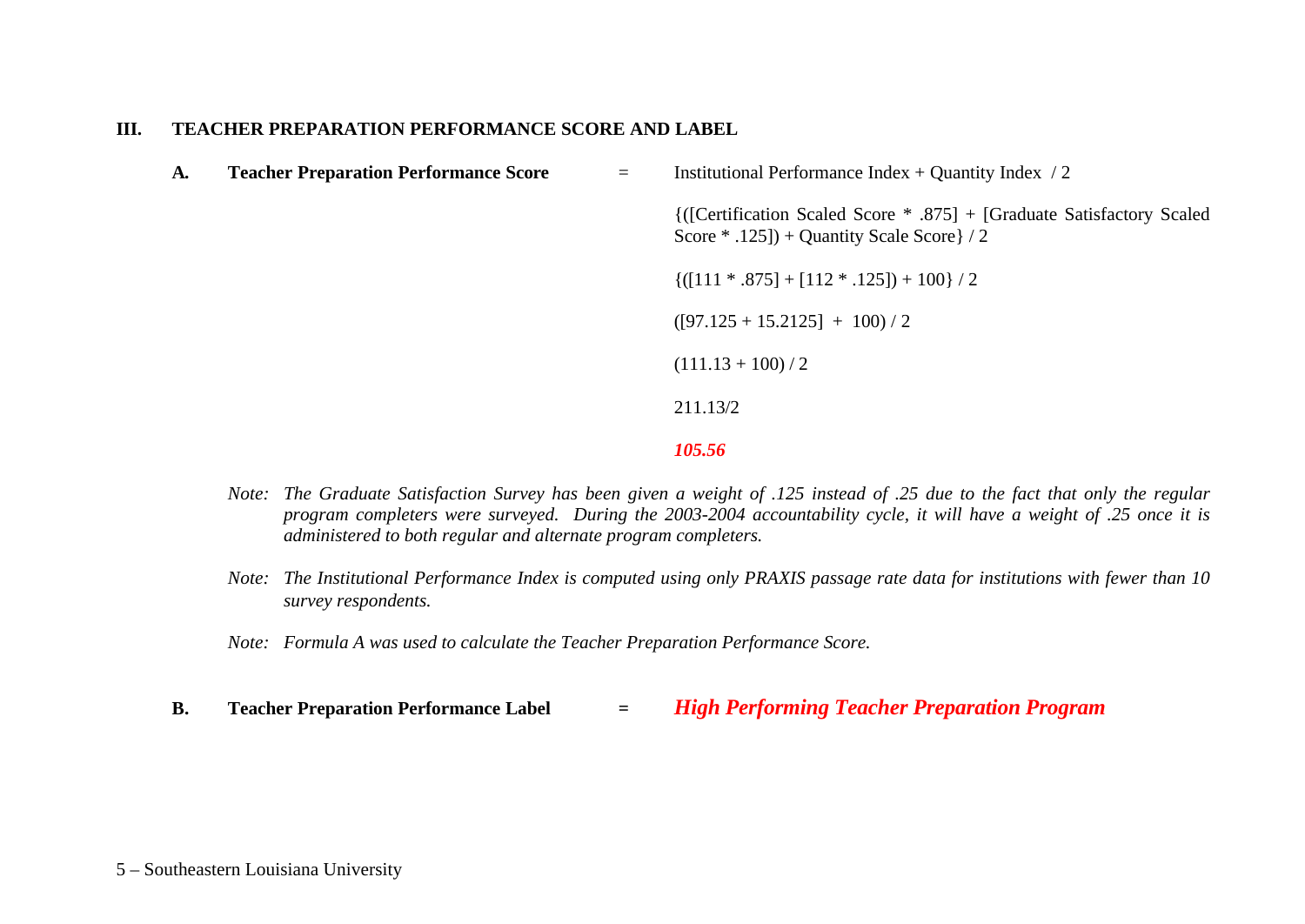# **APPENDIX A**

# **PRAXIS EXAMINATION PASSAGE RATE REPORTS FOR INDIVIDUAL SUBTESTS 2001-2002 PROGRAM COMPLETERS**

# **SOUTHEASTERN LOUISIANA UNIVERSITY**

|                                        | <b>NUMBER PASSED</b>                      | <b>TOTAL NUMBER</b> | PERCENTAGE PASSED |
|----------------------------------------|-------------------------------------------|---------------------|-------------------|
| 2001-2002 Regular Program Completers   | $\mathcal{D}$<br>$\overline{\phantom{a}}$ | 234                 | 94%               |
| 2001-2002 Alternate Program Completers | ◡                                         |                     | 94%               |
| Total                                  | つよつ<br>ل ل ک                              | 268                 | 94%               |

A passage rate percentage of **94%** converts to a standard score of **111**. The grade is **A**.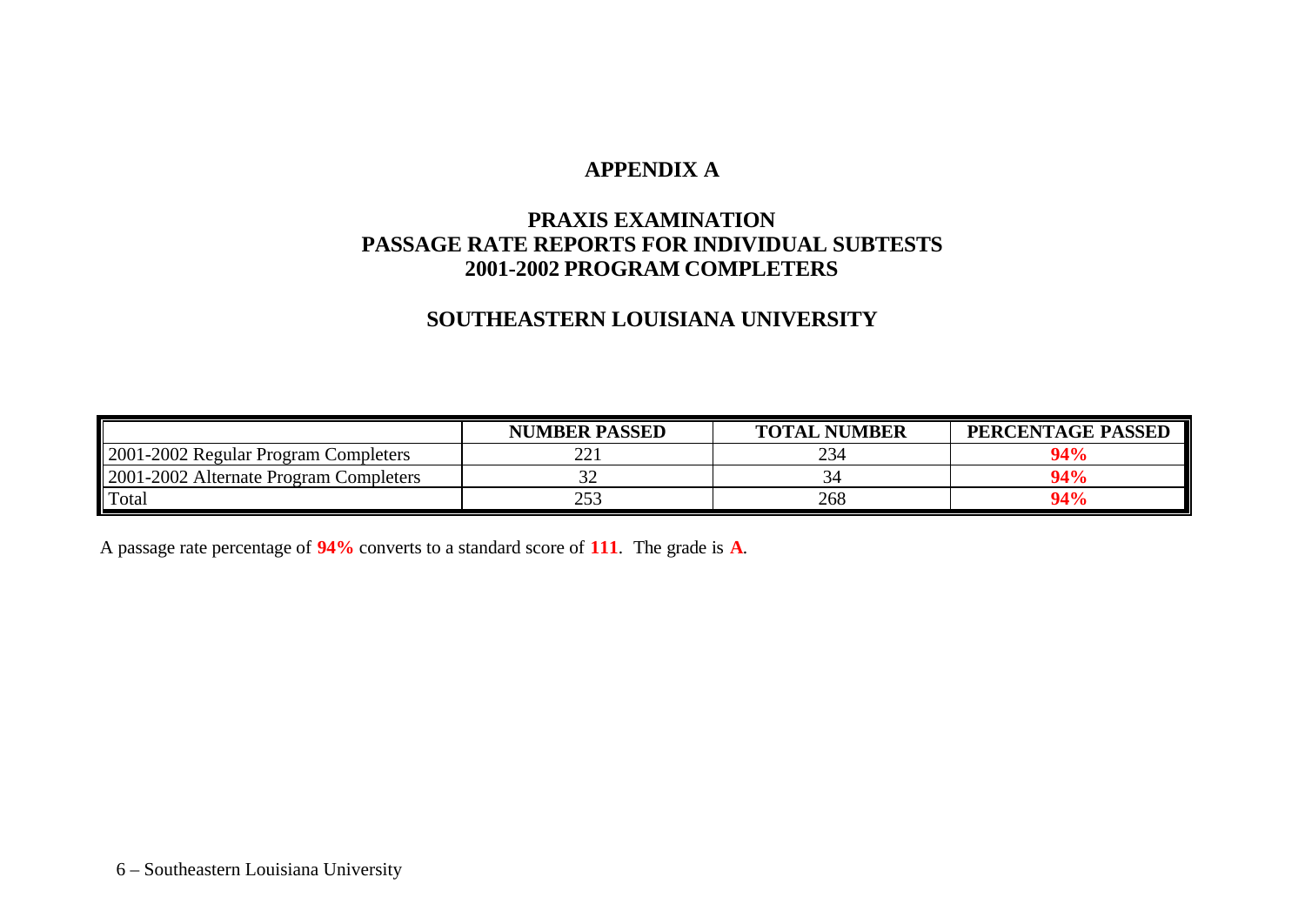

# **APPENDIX A (CONT'D)**

# **PRAXIS EXAMINATION PASSAGE RATE REPORTS FOR INDIVIDUAL SUBTESTS 2001-2002 REGULAR PROGRAM COMPLETERS**

## **ENTRY REQUIREMENTS FOR TEACHER PREPARATION PROGRAMS**

All regular and alternate certification students must pass the following PRAXIS subtests to be formally admitted to a teacher preparation program at a college or university in Louisiana. Regular students are those who are completing a program of study to graduate with a baccalaureate degree in education. Alternate certification students are those who already possess a baccalaureate degree outside of education and are completing an alternate certification program to become certified to teach.

- *Type of Assessment: Basic Skills* (1) Communications Skills and General Knowledge **OR**
	- (2) Reading, Writing, and Mathematics

State law requires all students to take all required PRAXIS subtests prior to graduation, but it does not require students to pass the subtests. Individual institutions have developed their own policies that require students to pass the PRAXIS subtests to graduate.

### **TEACHER CERTIFICATION REQUIREMENTS IN LOUISIANA**

To be certified to teach in Louisiana, individuals must complete an approved teacher preparation program, possess a 2.5 grade point average, pass the Basic Skills subtests, and pass PRAXIS subtests in the following areas:

*Type of Assessment: Professional Knowledge* (1) Professional Knowledge **OR**

- 
- (2) Principles of Learning & Teaching K-6 **OR**
- (3) Principles of Learning & Teaching 7-12

*AND*

*Type of Assessment: Academic Content Areas* The subtests vary according to the areas of certification.

## **REQUIREMENTS OF THE HIGHER EDUCATION ACT OF 1998**

The Higher Education Act of 1998 requires all institutions in the United States with teacher preparation programs to issue institutional reports on a yearly basis which contain information specified by the U.S. Department of Education. In addition, the Act requires institutions to provide the public with specific information pertaining to the passage rates of regular program completers on individual subtests. The following pages contain a report developed by the Educational Testing Service to provide a breakdown of program completer performance on individual subtests. A similar report is currently being developed by the Educational Testing Service regarding the performance of 2001-2002 alternate certification program completers on individual subtests. Once the report is received, it will be placed on the Board of Regents web site (http://www.regents.state.la.us).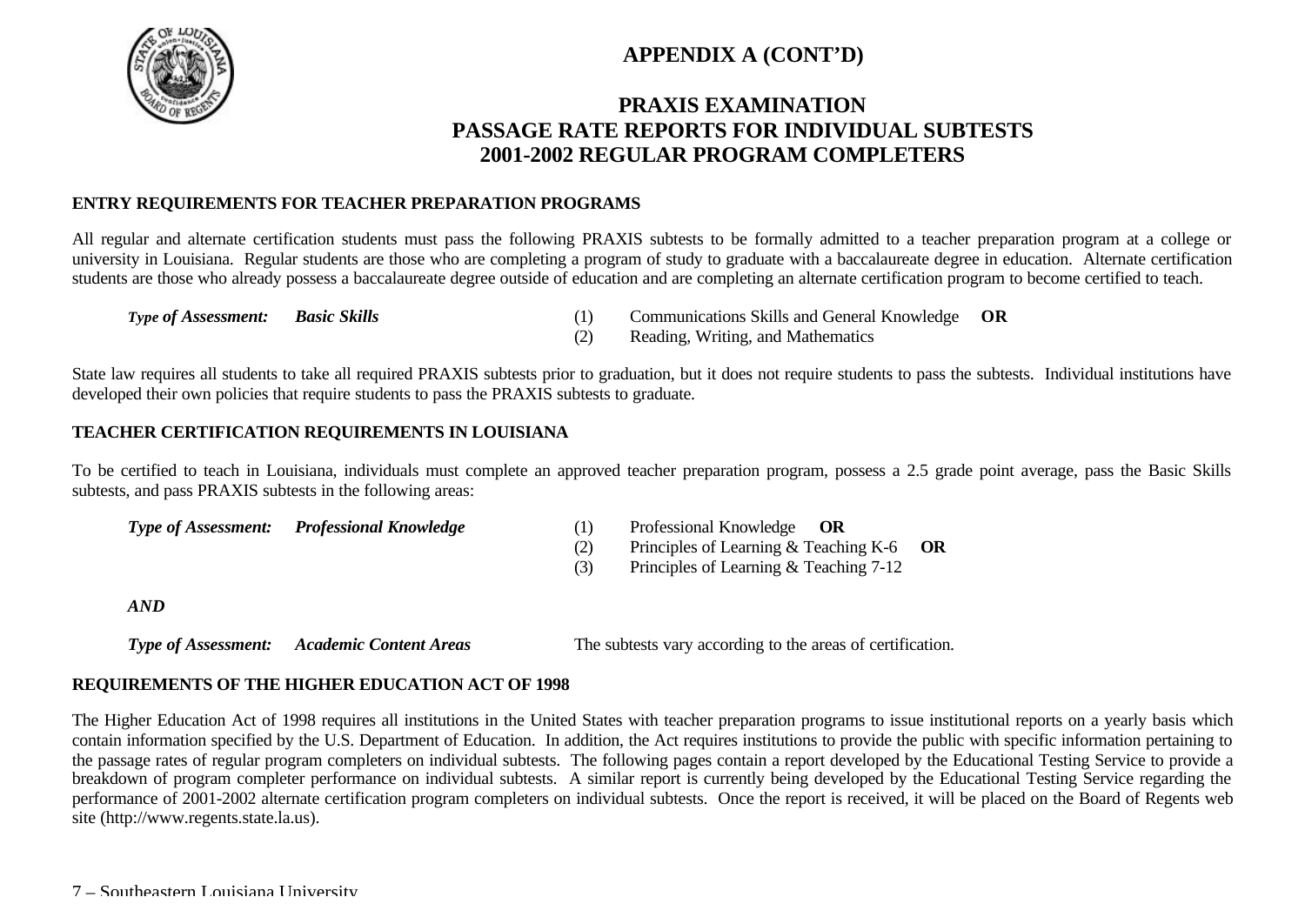|                                                                                       |                                     | <b>HEA - Title II</b><br>2001-2002 Academic Year |                                               |                                                 |                                                     |                                                      |                                      |
|---------------------------------------------------------------------------------------|-------------------------------------|--------------------------------------------------|-----------------------------------------------|-------------------------------------------------|-----------------------------------------------------|------------------------------------------------------|--------------------------------------|
| <b>Institution Name</b>                                                               |                                     | SOUTHEASTERN LOUISIANA<br><b>UNIVERSITY</b>      |                                               |                                                 |                                                     |                                                      |                                      |
| <b>Institution Code</b>                                                               |                                     | 6656                                             |                                               |                                                 |                                                     |                                                      |                                      |
| <b>State</b>                                                                          |                                     | Louisiana                                        |                                               |                                                 |                                                     |                                                      |                                      |
| <b>Number of Program Completers Submitted</b>                                         |                                     | 234                                              |                                               |                                                 |                                                     |                                                      |                                      |
| Number of Program Completers found, matched,<br>and used in passing rate Calculations |                                     | 234                                              |                                               |                                                 |                                                     |                                                      | March 18, 2003                       |
|                                                                                       |                                     |                                                  |                                               |                                                 |                                                     | <b>Statewide</b>                                     |                                      |
| <b>Type of Assessment</b>                                                             | Assessment<br>Code<br><b>Number</b> | <b>Number</b><br><b>Taking</b><br>Assessment     | <b>Number</b><br><b>Passing</b><br>Assessment | <i><b>Institutional</b></i><br><b>Pass Rate</b> | <b>Number</b><br><b>Taking</b><br><b>Assessment</b> | <b>Number</b><br><b>Passing</b><br><b>Assessment</b> | <b>Statewide</b><br><b>Pass Rate</b> |
| <b>Basic Skills</b>                                                                   |                                     |                                                  |                                               |                                                 |                                                     |                                                      |                                      |
| <b>COMMUNICATION SKILLS</b>                                                           | 500                                 | 119                                              | 119                                           | 100%                                            | 619                                                 | 619                                                  | 100%                                 |
| <b>GENERAL KNOWLEDGE</b>                                                              | 510                                 | 101                                              | 101                                           | 100%                                            | 555                                                 | 554                                                  | 100%                                 |
| <b>PPST READING</b>                                                                   | 710                                 | 74                                               | 74                                            | 100%                                            | 422                                                 | 421                                                  | 100%                                 |
| <b>CBT READING</b>                                                                    | 711                                 | 35                                               | 35                                            | 100%                                            | 620                                                 | 619                                                  | 100%                                 |
| PPST WRITING                                                                          | 720                                 | 76                                               | 76                                            | 100%                                            | 457                                                 | 457                                                  | 100%                                 |
| <b>CBT WRITING</b>                                                                    | 721                                 | 33                                               | 33                                            | 100%                                            | 582                                                 | 578                                                  | 99%                                  |
| <b>PPST MATHEMATICS</b>                                                               | 730                                 | 81                                               | 81                                            | 100%                                            | 455                                                 | 453                                                  | 99%                                  |
| <b>CBT MATHEMATICS</b>                                                                | 731                                 | 47                                               | 47                                            | 100%                                            | 651                                                 | 649                                                  | 100%                                 |
| COMPUTERIZED PPST READING                                                             | 5710                                |                                                  |                                               |                                                 | 11                                                  | 10                                                   | 91%                                  |
| <b>COMPUTERIZED PPST WRITING</b>                                                      | 5720                                |                                                  |                                               |                                                 | 13                                                  | 12                                                   | 92%                                  |
| <b>COMPUTERIZED PPST MATHEMATICS</b>                                                  | 5730                                |                                                  |                                               |                                                 | 16                                                  | 13                                                   | 81%                                  |
| <b>Professional Knowledge</b>                                                         |                                     |                                                  |                                               |                                                 |                                                     |                                                      |                                      |
| PROFESSIONAL KNOWLEDGE                                                                | 520                                 | $\overline{7}$                                   |                                               |                                                 | 89                                                  | 87                                                   | 98%                                  |
| <b>PRINCIPLES LEARNING &amp; TEACHING K-6</b>                                         | 522                                 | 170                                              | 165                                           | 97%                                             | 1124                                                | 1101                                                 | 98%                                  |
| <b>PRINCIPLES LEARNING &amp; TEACHING 7-12</b>                                        | 524                                 | 55                                               | 47                                            | 85%                                             | 544                                                 | 516                                                  | 95%                                  |
| <b>Academic Content Areas</b>                                                         |                                     |                                                  |                                               |                                                 |                                                     |                                                      |                                      |
| EDUCATION IN THE ELEMENTARY SCHOOL                                                    | 010                                 | 3                                                |                                               |                                                 | 16                                                  | 15                                                   | 94%                                  |
| ELEM ED CURR INSTRUC ASSESSMENT                                                       | 011                                 | 172                                              | 169                                           | 98%                                             | 997                                                 | 978                                                  | 98%                                  |

*March 18, 2003*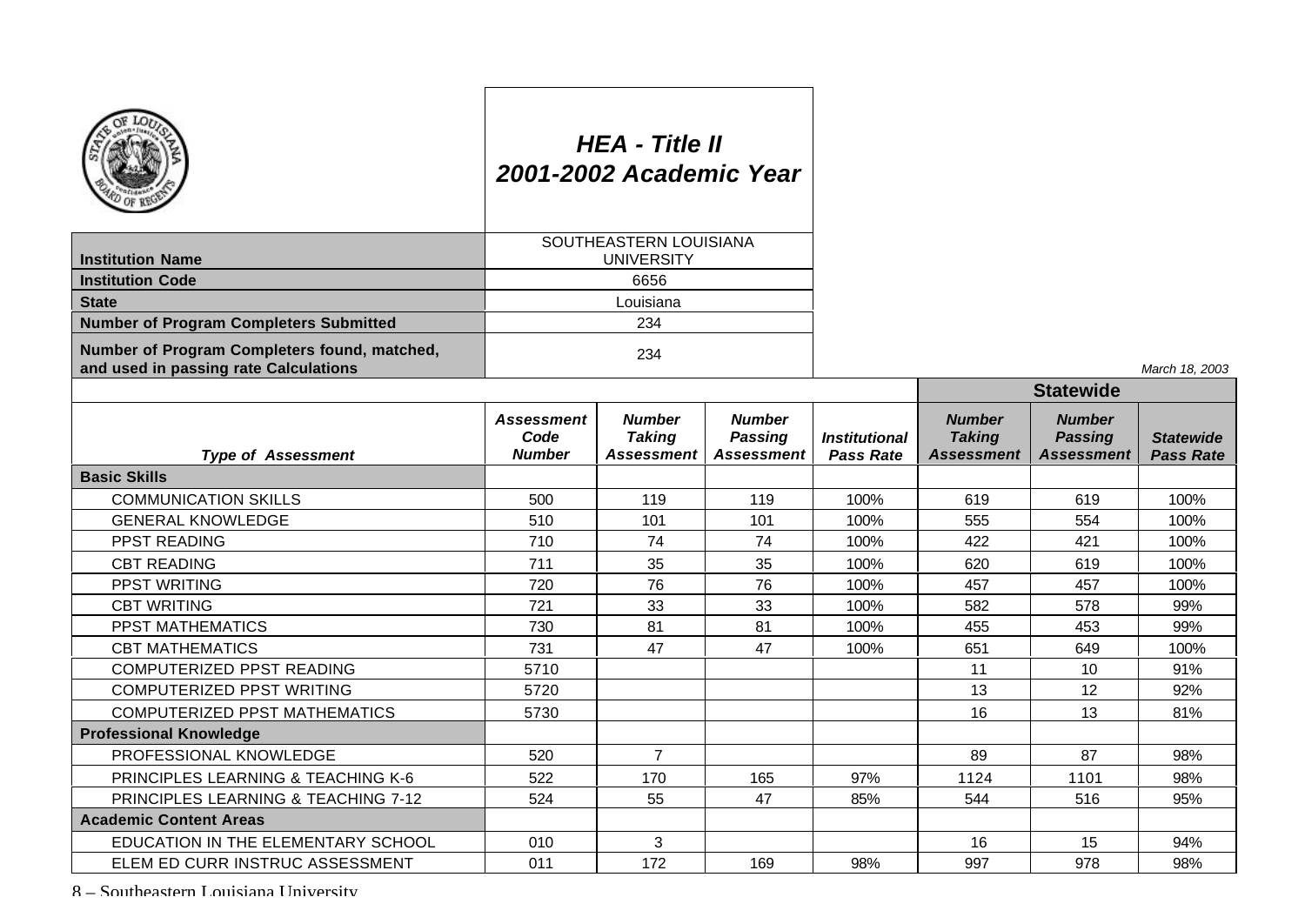|                                                                                       |                                            | <b>HEA - Title II</b><br>2001-2002 Academic Year |                                                      |                                                 |                                              |                                                      | 995                                  |
|---------------------------------------------------------------------------------------|--------------------------------------------|--------------------------------------------------|------------------------------------------------------|-------------------------------------------------|----------------------------------------------|------------------------------------------------------|--------------------------------------|
| <b>Institution Name</b>                                                               |                                            | SOUTHEASTERN LOUISIANA<br><b>UNIVERSITY</b>      |                                                      |                                                 |                                              |                                                      |                                      |
| <b>Institution Code</b>                                                               |                                            | 6656                                             |                                                      |                                                 |                                              |                                                      |                                      |
| <b>State</b>                                                                          |                                            | Louisiana                                        |                                                      |                                                 |                                              |                                                      |                                      |
| <b>Number of Program Completers Submitted</b>                                         |                                            | 234                                              |                                                      |                                                 |                                              |                                                      |                                      |
| Number of Program Completers found, matched,<br>and used in passing rate Calculations |                                            | 234                                              |                                                      |                                                 |                                              |                                                      | March 18, 2003                       |
|                                                                                       |                                            |                                                  |                                                      |                                                 | <b>Statewide</b>                             |                                                      |                                      |
| <b>Type of Assessment</b>                                                             | <b>Assessment</b><br>Code<br><b>Number</b> | <b>Number</b><br><b>Taking</b><br>Assessment     | <b>Number</b><br><b>Passing</b><br><b>Assessment</b> | <i><b>Institutional</b></i><br><b>Pass Rate</b> | <b>Number</b><br><b>Taking</b><br>Assessment | <b>Number</b><br><b>Passing</b><br><b>Assessment</b> | <b>Statewide</b><br><b>Pass Rate</b> |
| <b>Academic Content Areas (Cont'd)</b>                                                |                                            |                                                  |                                                      |                                                 |                                              |                                                      |                                      |
| ELEM ED CONTENT AREA EXERCISES                                                        | 012                                        | 171                                              | 171                                                  | 100%                                            | 995                                          | 995                                                  | 100%                                 |
| EARLY CHILDHOOD EDUCATION                                                             | 020                                        |                                                  |                                                      |                                                 | 80                                           | 80                                                   | 100%                                 |
| <b>BIOLOGY AND GENERAL SCIENCE</b>                                                    | 030                                        | 3                                                |                                                      |                                                 | 30                                           | 30                                                   | 100%                                 |
| ENG LANG LIT COMP CONTENT KNOWLEDGE                                                   | 041                                        | 6                                                |                                                      |                                                 | 104                                          | 99                                                   | 95%                                  |
| ENG LANG LIT COMP PEDAGOGY                                                            | 043                                        | 6                                                |                                                      |                                                 | 99                                           | 94                                                   | 95%                                  |
| <b>MATHEMATICS</b>                                                                    | 060                                        | $\overline{2}$                                   |                                                      |                                                 | 45                                           | 45                                                   | 100%                                 |
| CHEM PHYSICS AND GENERAL SCIENCE                                                      | 070                                        |                                                  |                                                      |                                                 | 8                                            |                                                      |                                      |
| SOCIAL STUDIES: CONTENT KNOWLEDGE                                                     | 081                                        | 12                                               | 11                                                   | 92%                                             | 109                                          | 102                                                  | 94%                                  |
| SOCIAL STUDIES: INTERPRET MATERIALS                                                   | 083                                        | 12                                               | 11                                                   | 92%                                             | 107                                          | 103                                                  | 96%                                  |
| PHYSICAL EDUCATION                                                                    | 090                                        | 21                                               | 21                                                   | 100%                                            | 148                                          | 146                                                  | 99%                                  |
| <b>BUSINESS EDUCATION</b>                                                             | 100                                        |                                                  |                                                      |                                                 | 13                                           | 13                                                   | 100%                                 |
| <b>MUSIC EDUCATION</b>                                                                | 110                                        | 6                                                |                                                      |                                                 | 69                                           | 66                                                   | 96%                                  |
| FAMILY AND CONSUMER SCIENCES                                                          | 120                                        | 1                                                |                                                      |                                                 | 15                                           | 15                                                   | 100%                                 |
| <b>FRENCH</b>                                                                         | 170                                        |                                                  |                                                      |                                                 | $\overline{2}$                               |                                                      |                                      |

9!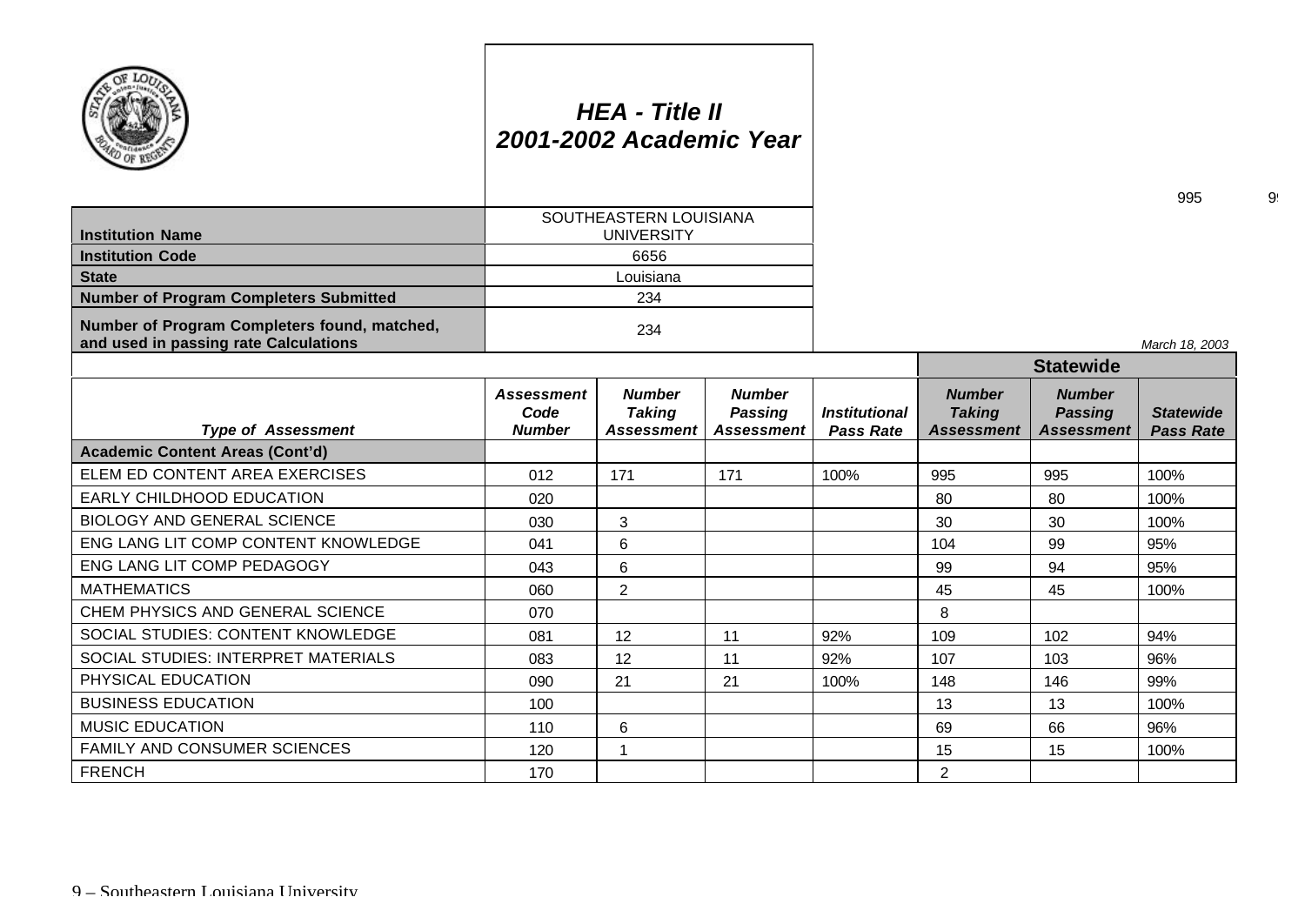|                                                                                          |                                                     | <b>HEA - Title II</b><br>2001-2002 Academic Year     |                                                 |                                                     |                                                      |                                      |
|------------------------------------------------------------------------------------------|-----------------------------------------------------|------------------------------------------------------|-------------------------------------------------|-----------------------------------------------------|------------------------------------------------------|--------------------------------------|
| <b>Institution Name</b>                                                                  |                                                     | SOUTHEASTERN LOUISIANA UNIVERSITY                    |                                                 |                                                     |                                                      |                                      |
| <b>Institution Code</b>                                                                  |                                                     | 6656                                                 |                                                 |                                                     |                                                      |                                      |
| <b>State</b>                                                                             |                                                     | Louisiana                                            |                                                 |                                                     |                                                      |                                      |
| <b>Number of Program Completers Submitted</b>                                            |                                                     | 234                                                  |                                                 |                                                     |                                                      |                                      |
| Number of Program Completers found, matched,<br>and used in passing rate Calculations    |                                                     | 234                                                  |                                                 |                                                     |                                                      | March 18, 2003                       |
|                                                                                          |                                                     |                                                      |                                                 |                                                     | <b>Statewide</b>                                     |                                      |
| <b>Type of Assessment</b>                                                                | <b>Number</b><br><b>Taking</b><br><b>Assessment</b> | <b>Number</b><br><b>Passing</b><br><b>Assessment</b> | <i><b>Institutional</b></i><br><b>Pass Rate</b> | <b>Number</b><br><b>Taking</b><br><b>Assessment</b> | <b>Number</b><br><b>Passing</b><br><b>Assessment</b> | <b>Statewide</b><br><b>Pass Rate</b> |
| Aggregate - Basic Skills                                                                 | 229                                                 | 229                                                  | 100%                                            | 1681                                                | 1672                                                 | 99%                                  |
| Aggregate - Professional Knowledge                                                       | 232                                                 | 219                                                  | 94%                                             | 1757                                                | 1703                                                 | 97%                                  |
| Aggregate - Academic Content Areas (Math, English,<br>Biology, etc.)                     | 226                                                 | 221                                                  | 98%                                             | 1637                                                | 1589                                                 | 97%                                  |
| Aggregate - Other Content Areas (Career/Technical<br>Education, Health Educations, etc.) |                                                     |                                                      |                                                 |                                                     |                                                      |                                      |
| Aggregate - Teaching Special Populations (Special<br>Education, ELS, etc.)               |                                                     |                                                      |                                                 |                                                     |                                                      |                                      |
| Aggregate - Performance Assessments                                                      |                                                     |                                                      |                                                 |                                                     |                                                      |                                      |
| <b>Summary Totals and Pass Rates</b>                                                     | 234                                                 | 221                                                  | 94%                                             | 1776                                                | 1687                                                 | 95%                                  |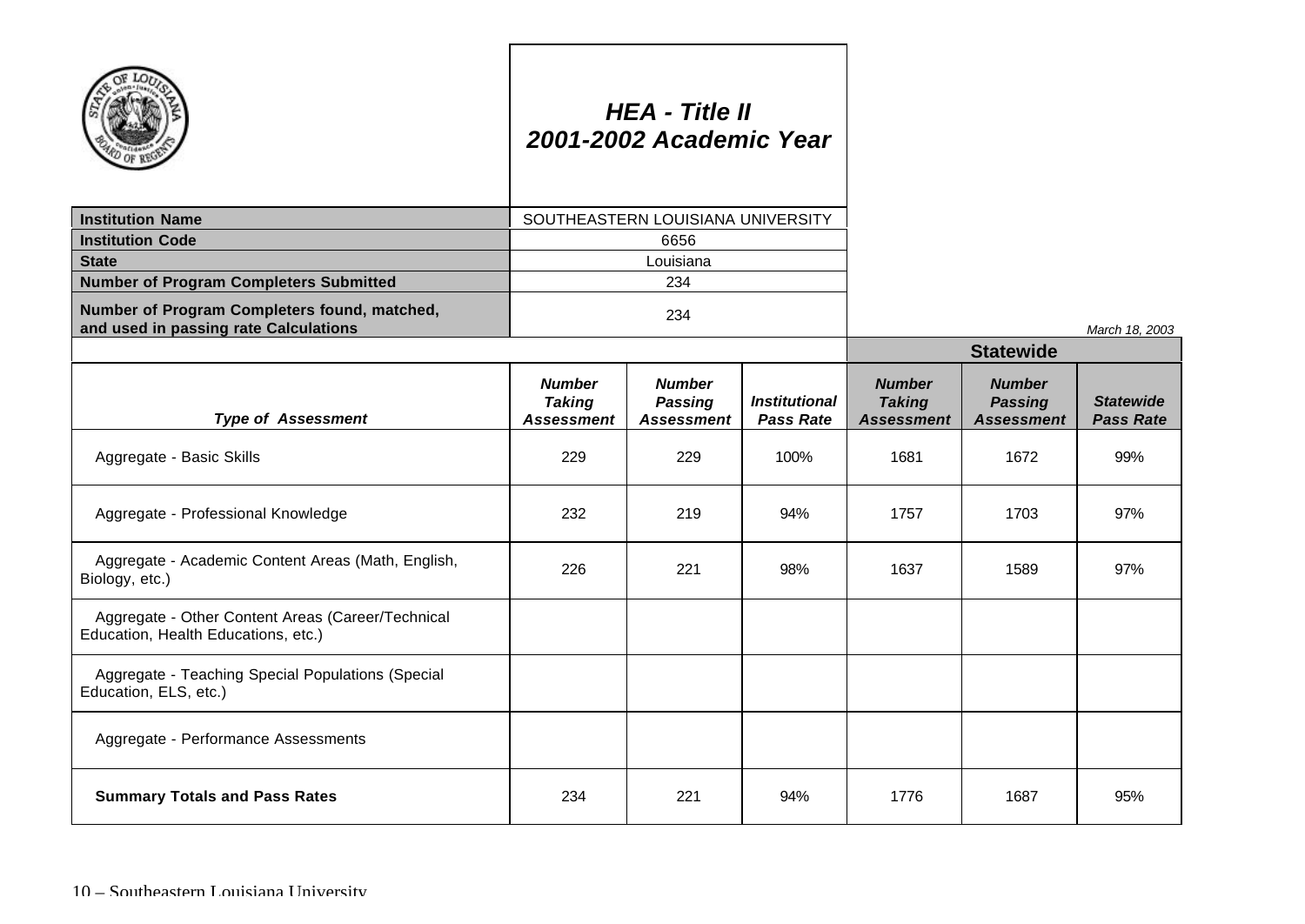## **APPENDIX B**

# **2002-2003 GRADUATE SATISFACTION SURVEY**

## **SOUTHEASTERN LOUISIANA UNIVERSITY**

### **INTRODUCTION**

To assist the State in collecting data from first year teachers about their preparation for teaching, the Louisiana Department of Education sent surveys to the 807 regular program completers of the 2001-2002 academic year who began teaching during fall 2002. One thousand seven hundred and seventy-six individuals completed regular teacher preparation programs in public and private universities in Louisiana between July 1, 2001 and June 30, 2002. Of those 1,776 individuals, it was determined that 592 were not teaching in public schools in Louisiana, 377 began teaching in Louisiana's public schools during spring 2002 or spring 2003, and 807 began teaching in Louisiana's public schools during fall 2002. The survey instrument was sent to all of these 807 teachers. Ninetytwo percent  $(n = 741)$  of the 807 teachers responded to the survey. Additional follow-up is currently in progress to obtain responses from the remaining 8% ( $n = 66$ ).

The survey was developed by a committee composed of university, district, Louisiana Department of Education, and Board of Regents personnel. It was the committee's decision to align all survey questions with state standards for teachers (e.g., Louisiana's Components of Effective Teaching). Teachers were required to respond to 35 statements using a 4-point scale (i.e., Strongly Disagree  $= 1$ , Disagree  $= 2$ , Agree  $= 3$ , and Strongly Agree  $= 4$ ). Each item is scored on this 1 to 4 scale, and the scores for the 35 items are added together for a total survey score. If a respondent answers each question, the minimum possible score is 35, and the maximum possible score is 140. A deadline for responding was provided to teachers. A second survey was sent to teachers who did not respond by the deadline.

The Board of Regents approved a policy during March 2003 to use survey scores during a given year as part of the Teacher Preparation Accountability System only if 10 or more individuals from a university or college responded to the survey. For institutions with fewer than 10 survey responses, data from consecutive years will be combined until a total of 10 or more surveys are available.

### **GRADUATE SATISFACTION GRADES**

Grades were assigned to institutions for the Teacher Preparation Accountability System based upon overall mean scores. The following scale was used to assign grades:

| $A+$    | 128 and above   |
|---------|-----------------|
| A       | 117.0-127.9     |
| B       | $107.0 - 116.9$ |
| C       | $93.0 - 106.9$  |
| Below C | Below 93.0      |

### **OVERALL SURVEY RESULTS**

The overall results for the survey were the following:

|     | 84 oo¥<br>≂aı. | -<br>ımum | axımum | Standard<br>Deviation |
|-----|----------------|-----------|--------|-----------------------|
| . . | .              | n,<br>υc  | 14u    | 10.Z                  |

### **SOUTHEASTERN LOUISIANA UNIVERSITY SURVEY RESULTS**

| $\mathbf{a}$ $\mathbf{a}$<br>чеан | $\mathbf{r}$<br>ասա | ------- | $\sim$<br>Deviation<br>Standard<br>эіані |
|-----------------------------------|---------------------|---------|------------------------------------------|
| $\sim$<br>.                       |                     | ٬4۱.    | .                                        |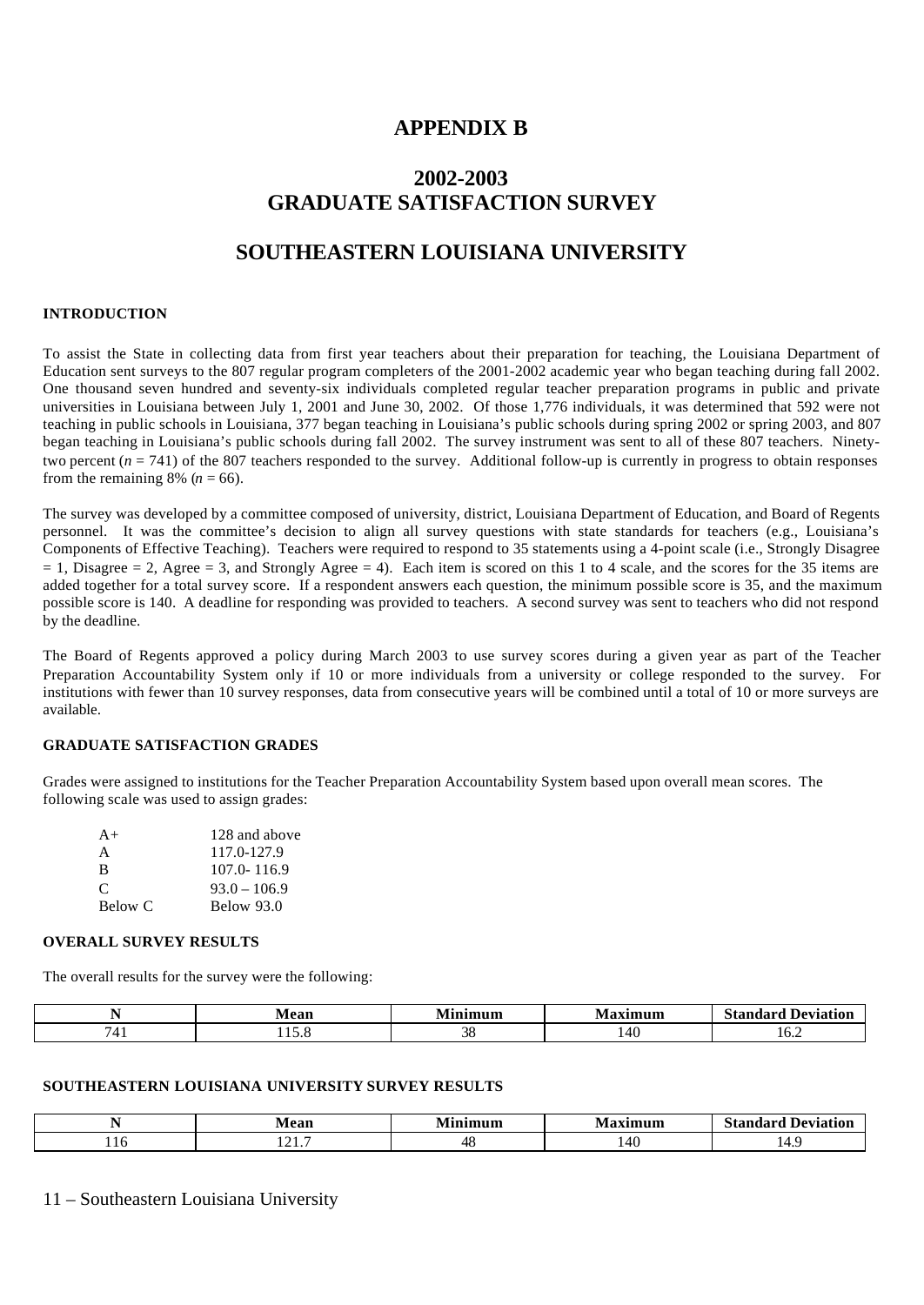# **APPENDIX B**

# **2002-2003 GRADUATE SATISFACTION SURVEY (CONT'D)**

# **SOUTHEASTERN LOUISIANA UNIVERSITY**

|                                                                                                           | Mean<br><b>By Item</b> | SD  | <b>Number of Responses</b>         |                  |       |                          |
|-----------------------------------------------------------------------------------------------------------|------------------------|-----|------------------------------------|------------------|-------|--------------------------|
| <b>Questions</b>                                                                                          |                        |     | <b>Strongly</b><br><b>Disagree</b> | <b>Disagree</b>  | Agree | <b>Strongly</b><br>Agree |
| <b>PLANNING</b>                                                                                           |                        |     |                                    |                  |       |                          |
| 1. Specify learning objectives in terms of clear,<br>concise student outcomes.                            | 3.74                   | .44 | $\Omega$                           | $\Omega$         | 30    | 85                       |
| 2. Plan a series of activities that help my students<br>achieve those objectives.                         | 3.63                   | .50 | $\boldsymbol{0}$                   | $\mathbf{1}$     | 41    | 73                       |
| 3. Successfully identify individual student differences<br>in the context of a whole class.               | 3.20                   | .68 | 2                                  | 11               | 65    | 38                       |
| 4. Implement accommodations for individual student<br>differences.                                        | 3.07                   | .67 | $\overline{3}$                     | 13               | 73    | 27                       |
| <b>INSTRUCTION</b>                                                                                        |                        |     |                                    |                  |       |                          |
| 5. Consistently stimulate and encourage higher order<br>thinking at the appropriate developmental levels. | 3.47                   | .61 | $\boldsymbol{0}$                   | $\tau$           | 48    | 61                       |
| 6. Identify a variety of lesson materials, in addition to<br>traditional classroom materials.             | 3.74                   | .48 | $\Omega$                           | 2                | 26    | 88                       |
| 7. Integrate a variety of materials to achieve lesson<br>objectives.                                      | 3.69                   | .50 | $\boldsymbol{0}$                   | $\overline{2}$   | 32    | 82                       |
| 8. Change or adjust a lesson to respond to my<br>students' outcomes.                                      | 3.57                   | .56 | $\Omega$                           | $\overline{4}$   | 42    | 70                       |
| 9. Use both short-term and long-term evaluation<br>methods to measure my student outcomes.                | 3.43                   | .65 | $\mathbf{1}$                       | $\tau$           | 49    | 59                       |
| 10. Implement teacher-directed or student-centered<br>activities that result in student learning.         | 3.64                   | .50 | $\boldsymbol{0}$                   | $\mathbf{1}$     | 39    | 75                       |
| 11. Successfully plan for individual student<br>differences in the context of a whole class.              | 3.14                   | .74 | $\overline{3}$                     | 16               | 59    | 38                       |
| 12. Open, develop, and close a lesson effectively.                                                        | 3.73                   | .44 | $\mathbf{0}$                       | $\overline{0}$   | 31    | 85                       |
| 13. Integrate technology into my lessons.                                                                 | $\frac{1}{3.16}$       | .79 | $\overline{c}$                     | 22               | 48    | 44                       |
| 14. Successfully present content at a developmentally<br>appropriate level.                               | 3.55                   | .55 | $\boldsymbol{0}$                   | 3                | 46    | 66                       |
| 15. Effectively use appropriate formal and informal<br>assessment techniques.                             | 3.53                   | .58 | 1                                  | 2                | 47    | 65                       |
| 16. Provide timely feedback to my students.                                                               | 3.56                   | 56  | $\boldsymbol{0}$                   | $\overline{4}$   | 43    | 68                       |
| 17. Produce evidence of student academic growth.                                                          | 3.31                   | 68  | $\mathbf{1}$                       | 11               | 54    | 49                       |
| 18. Employ effective teaching practices as modeled<br>by faculty.                                         | 3.49                   | .55 | $\mathbf{0}$                       | 3                | 50    | 56                       |
| 19. Relate examples, real-life situations, or current<br>events to the content being taught.              | 3.54                   | .61 | $\mathbf{1}$                       | $\overline{4}$   | 42    | 68                       |
| 20. Teach in one or more subject areas.                                                                   | 3.58                   | .64 | $\mathbf{1}$                       | $\sqrt{6}$       | 33    | 74                       |
| 21. Communicate effectively with students.                                                                | 3.73                   | .48 | $\mathbf{0}$                       | $\overline{2}$   | 27    | 86                       |
| 22. Encourage participation from all students.                                                            | 3.74                   | .44 | $\boldsymbol{0}$                   | $\boldsymbol{0}$ | 30    | 85                       |
| 23. Monitor the ongoing performance of students.                                                          | 3.58                   | .53 | $\overline{0}$                     | $\overline{c}$   | 44    | 69                       |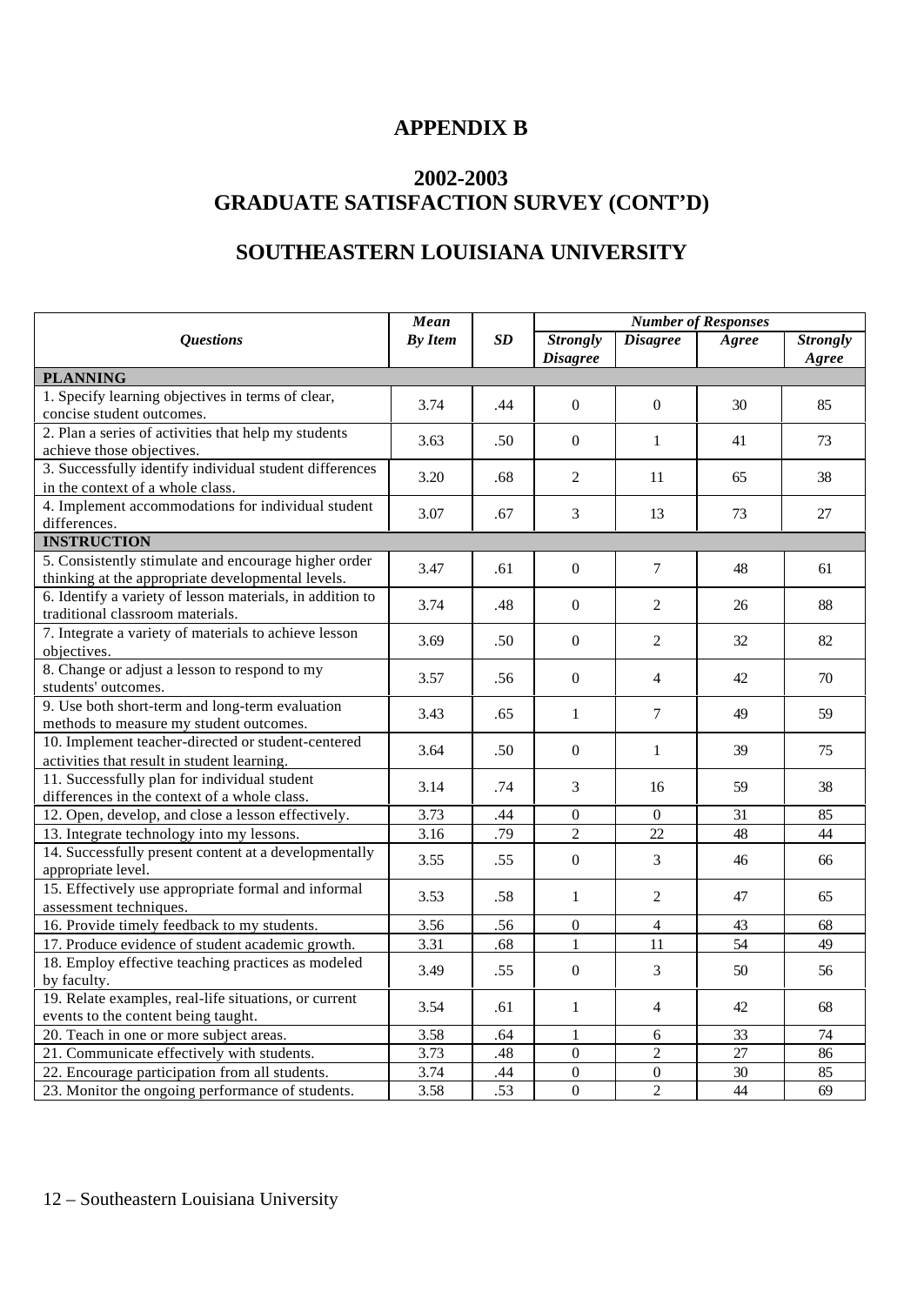# **APPENDIX B**

# **2002-2003 GRADUATE SATISFACTION SURVEY (CONT'D)**

# **SOUTHEASTERN LOUISIANA UNIVERSITY**

|                                                                                     | Mean                      |                            | <b>Number of Responses</b> |                  |              |                 |  |
|-------------------------------------------------------------------------------------|---------------------------|----------------------------|----------------------------|------------------|--------------|-----------------|--|
| <b>Questions</b>                                                                    | <b>By Item</b>            | <b>SD</b>                  | <b>Strongly</b>            | <b>Disagree</b>  | Agree        | <b>Strongly</b> |  |
|                                                                                     |                           |                            | <b>Disagree</b>            |                  |              | Agree           |  |
| <b>MANAGEMENT</b>                                                                   |                           |                            |                            |                  |              |                 |  |
| 24. Facilitate learning by organizing available<br>space, materials, and equipment. | 3.62                      | .54                        | $\mathbf{0}$               | 3                | 38           | 74              |  |
| 25. Maintain a positive learning environment.                                       | 3.76                      | .43                        | $\Omega$                   | $\Omega$         | 28           | 87              |  |
| 26. Create a routine and manage transitions in a                                    |                           |                            |                            |                  |              |                 |  |
| way that maximizes the time available for                                           | 3.59                      | .49                        | $\boldsymbol{0}$           | $\boldsymbol{0}$ | 47           | 68              |  |
| learning.                                                                           |                           |                            |                            |                  |              |                 |  |
| 27. Manage and adjust my time to ensure that                                        |                           |                            |                            |                  |              |                 |  |
| learning objectives are met.                                                        | 3.53                      | .54                        | $\mathbf{0}$               | $\overline{2}$   | 50           | 63              |  |
| 28. Clearly communicate my expectations for                                         |                           |                            |                            |                  |              |                 |  |
| appropriate behavior to my students.                                                | 3.58                      | .56                        | $\Omega$                   | $\overline{4}$   | 40           | 71              |  |
| 29. Monitor and respond to appropriate student                                      |                           |                            |                            |                  |              |                 |  |
| behavior in an effective way.                                                       | 3.58                      | .56                        | $\Omega$                   | 4                | 40           | 71              |  |
| 30. Monitor and respond to inappropriate student                                    |                           |                            |                            |                  |              |                 |  |
| behavior in an effective way.                                                       | 3.43                      | .71                        | $\overline{2}$             | 9                | 41           | 63              |  |
| <b>SCHOOL IMPROVEMENT</b>                                                           |                           |                            |                            |                  |              |                 |  |
| 31. Encourage parents/caregivers to become                                          |                           |                            |                            |                  |              |                 |  |
| active partners in their children's education and                                   | 3.11                      | .73                        | 3                          | 16               | 61           | 35              |  |
| become involved in school/classroom activities.                                     |                           |                            |                            |                  |              |                 |  |
| 32. Provide clear and timely information to                                         |                           |                            |                            |                  |              |                 |  |
| parents/caregivers regarding classroom                                              | 3.20                      | .68                        | $\mathbf{1}$               | 14               | 61           | 39              |  |
| expectations, student progress, and ways they                                       |                           |                            |                            |                  |              |                 |  |
| can assist learning.                                                                |                           |                            |                            |                  |              |                 |  |
| 33. Collaboratively and effectively work with                                       | 3.52                      | .61                        | $\theta$                   | $\tau$           | 41           | 67              |  |
| colleagues.                                                                         |                           |                            |                            |                  |              |                 |  |
| 34. Understand the importance of and plan for<br>professional development.          | 3.33                      | .77                        | $\overline{2}$             | 15               | 41           | 57              |  |
| <b>OVERALL</b>                                                                      |                           |                            |                            |                  | excellent    |                 |  |
| Overall, how would you rate the effectiveness of                                    |                           |                            | poor                       |                  |              |                 |  |
| your teacher preparation program in preparing                                       | 3.61                      | .56                        | $\mathbf{1}$               | $\mathbf{1}$     | 40           | 73              |  |
| you to improve student learning?                                                    |                           |                            |                            |                  |              |                 |  |
|                                                                                     |                           | <b>Number of Responses</b> |                            |                  |              |                 |  |
| <b>TOTAL</b>                                                                        | <b>Mean</b><br>Items 1 to | SD                         | <b>Strongly</b>            | <b>Disagree</b>  | <b>Agree</b> | <b>Strongly</b> |  |
|                                                                                     | 34                        |                            | <b>Disagree</b>            |                  |              | Agree           |  |
| Sum of items 1 to 34                                                                |                           |                            |                            |                  |              |                 |  |
|                                                                                     |                           |                            |                            |                  |              |                 |  |
| The last question (overall, see above) was                                          |                           |                            |                            |                  |              |                 |  |
| answered using a different scale from the rest of                                   | 118.12                    | 14.34                      | 23                         | 197              | 1487         | 2206            |  |
| the items; consequently, this 35 <sup>th</sup> item was                             |                           |                            |                            |                  |              |                 |  |
| included in the overall survey score results                                        |                           |                            |                            |                  |              |                 |  |
| above, but not in the totals in this row.                                           |                           |                            |                            |                  |              |                 |  |